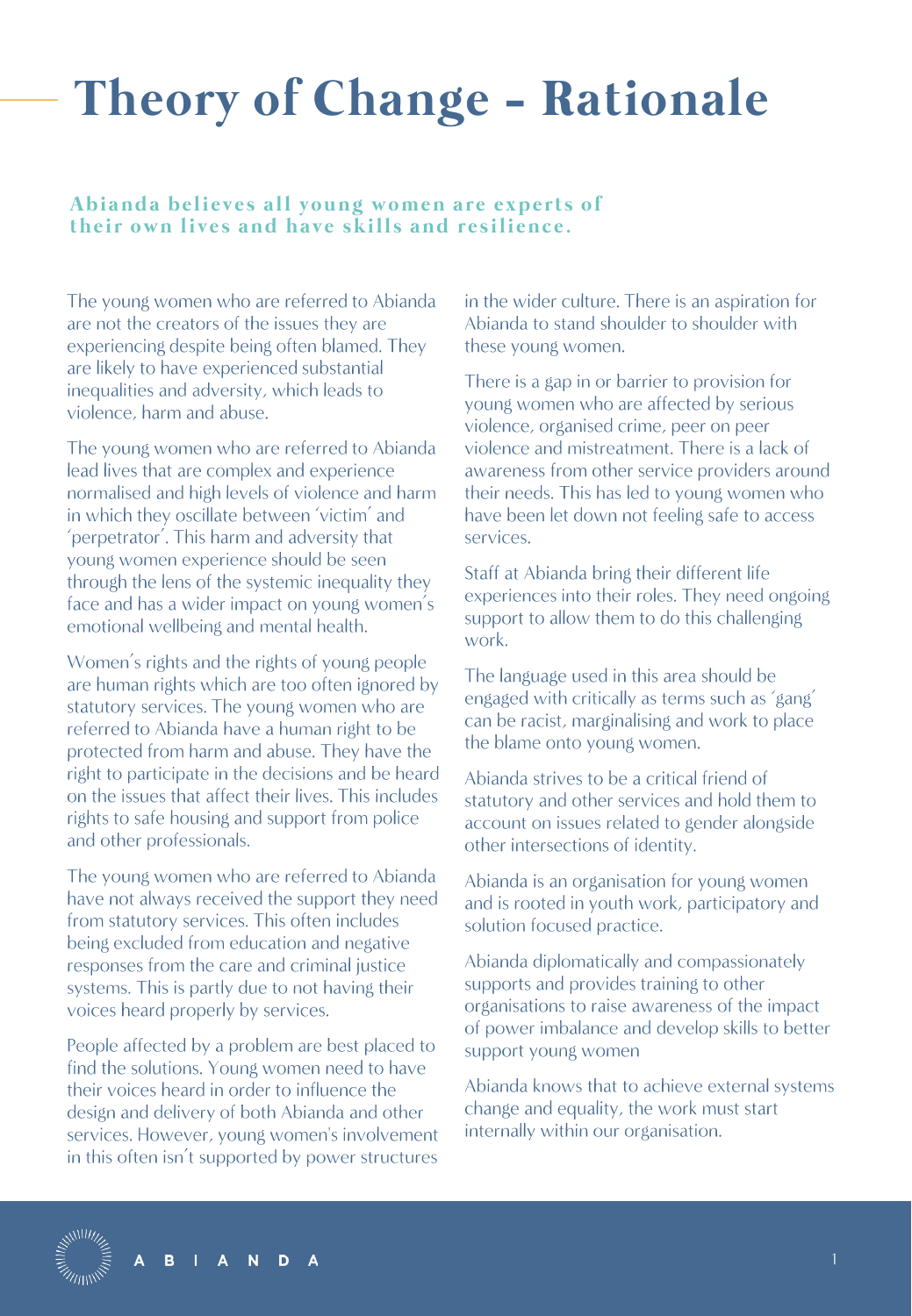# **Theory of Change - Drivers**

### **B e h a v i o u r s / r e l a t i o n s h i p s**

Young women as the experts in their own lives Creating the internal space for young women to thrive Advocating fiercely for young women Compassionate individualised formal and informal support Respecting young women's lived experience Ongoing awareness of inequalities

### **P r o c e s s e s**

Young women embedded in the fabric of the organisation Youth work principles Consistent flexible and individual support Solution-focused approach and interventions Support structures for participation and involvement of young women Training professionals in statutory and other services to change their approach and practice Being a critical friend to professionals who work with young women

### **S y s t e m s**

Partnership working Clear internal systems and structures in place Professional network surrounding young women Links into extra support services Support for an internal culture of peer learning Contextual Safeguarding Business model building independence

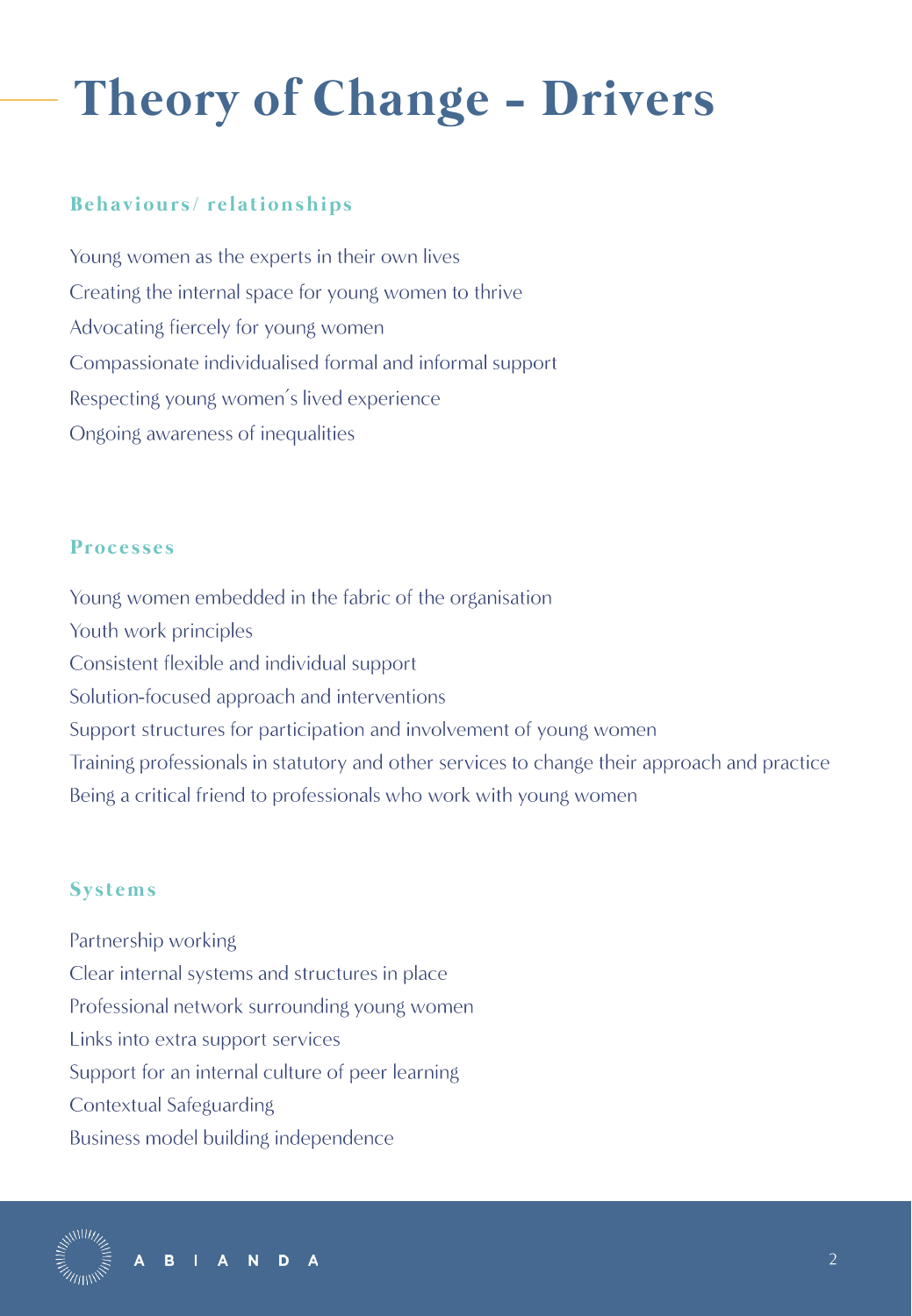**Young women have increased resilience and are able** to identify their own skills, autonomy and selfefficacy to better navigate their circumstances, accessing services and resources that they need to achieve their best hopes.

#### **I n d i c a t o r s – 1 2 m o n t h s**

More young women feel able to take the lead on making their own decisions.

Young women increasingly speak up for themselves in meetings.

More young women identifying their own strengths and skills.

An increase in young women feeling better equipped to think about their long-term aspirations, ambitions and hopes.

Young women increase their coping strategies when excluded or shut down by professionals.

Increase in young women participating in their own safeguarding processes and influencing services that affect them.

#### Indicators – 3 years

Young women have been able to become independent from Abianda and thrive.

Young women have increasingly identified their skills and strengths and are forging their way in the world.



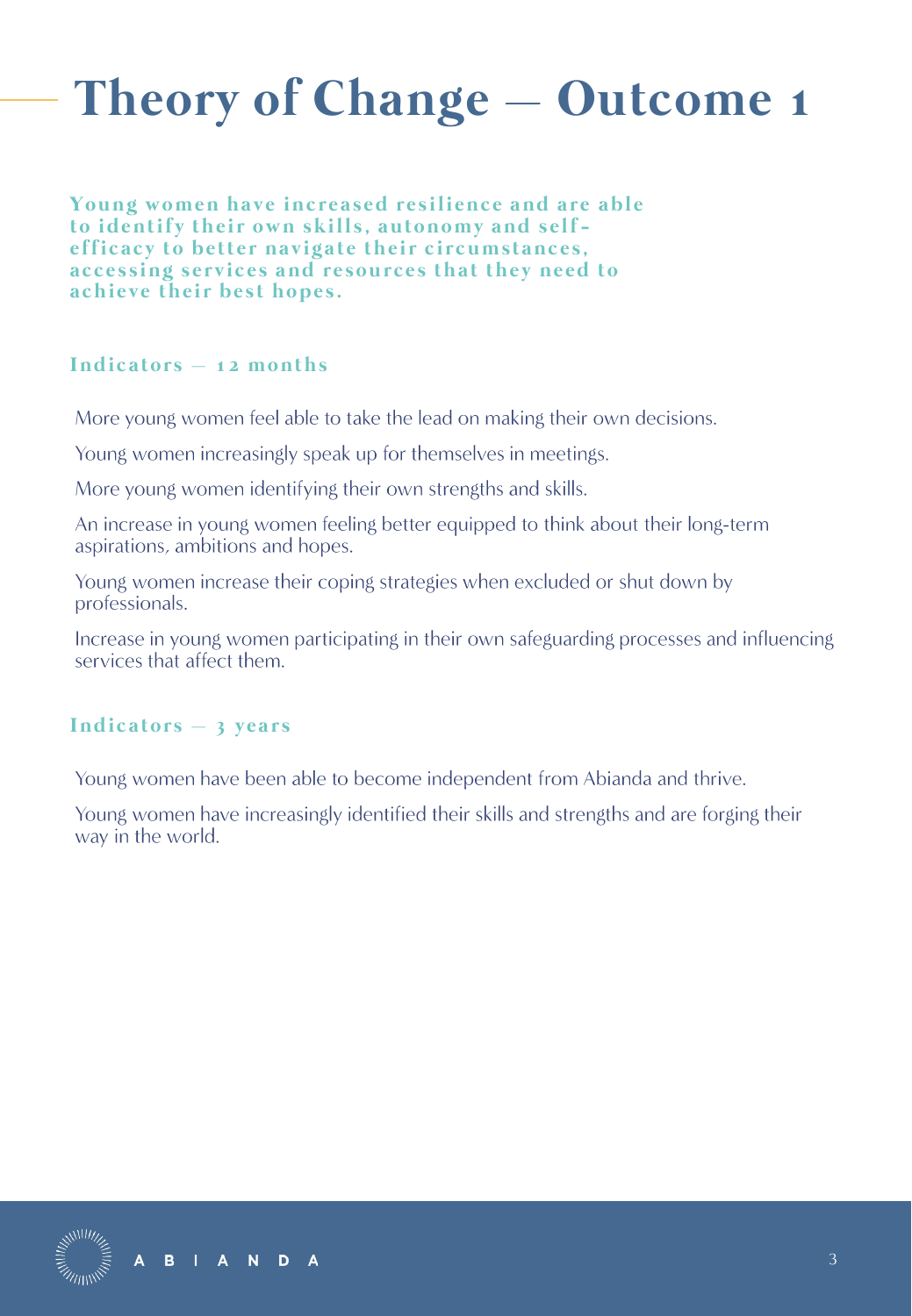#### **Young women affected by or at risk of gangs and** county line activity experience reduced harm.

#### Indicators – 12 months

Young women report moving away from unhealthy and harmful relationships and networks.

Young women start to build healthy relationships.

Young women hold a steady number of positions within Abianda increasing their influence in professional spaces.

There has been work to consolidate, further develop and grow contextual safeguarding.

Young women report reduced involvement in 'gangs'/county lines.

Young women report reduced missing episodes.

#### Indicators – 3 years

Contextual safeguarding has become embedded within systems to reduce harm.

For example: all team would be confident in how and when to use peer mapping; seeing professional networks take on CS approach; internal safeguarding reporting consistently addressing contextual risk/harm and safety planning; increased interventions delivered in schools and community settings.

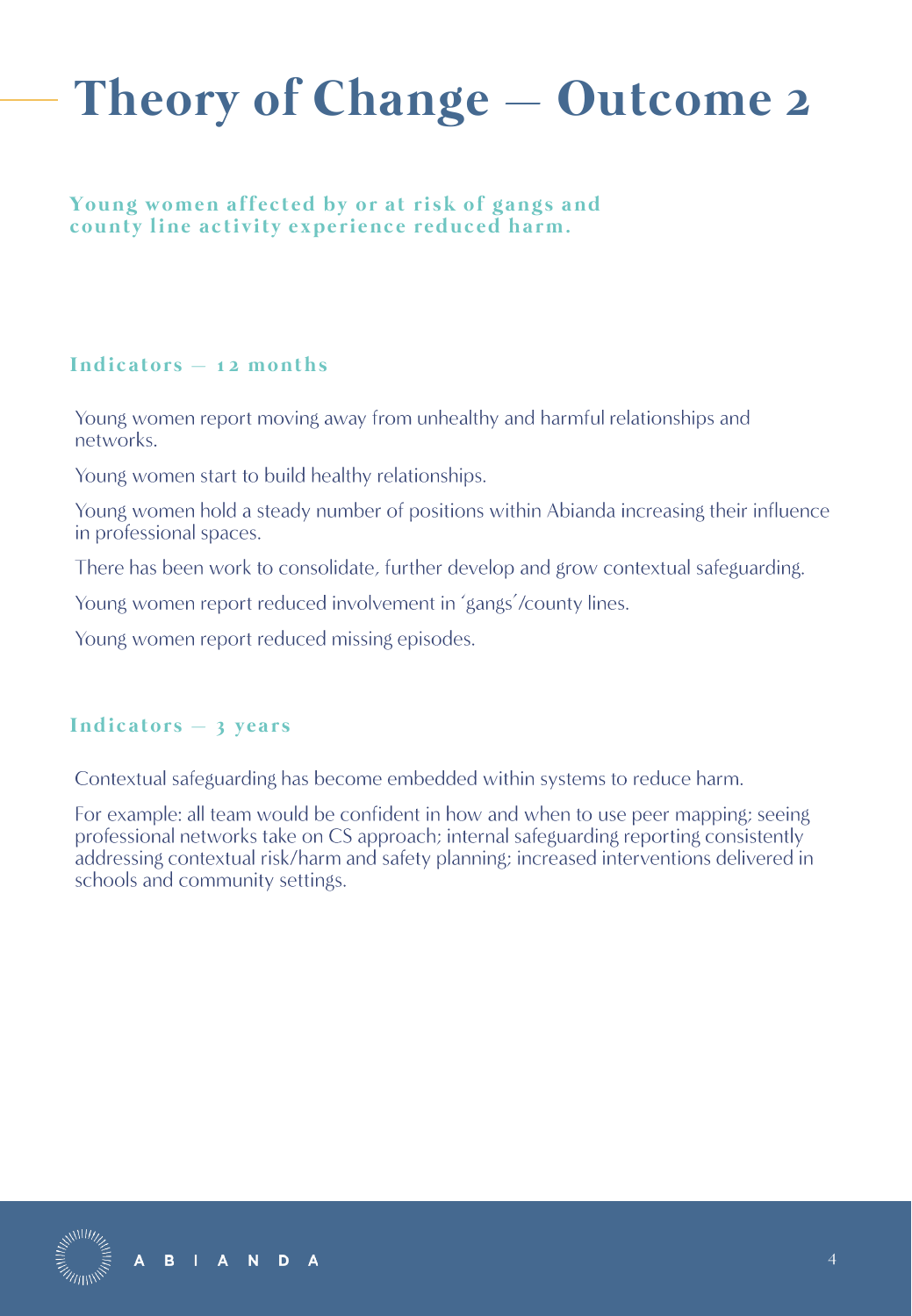**Young women participate in the design and delivery** of Abianda programmes and the strategic direction of the organisation.

#### Indicators – 12 months

Young women have increased contact with Abianda's board and leadership team to inform strategic decision making.

Increased opportunities to engage in team and other organisational meetings.

Young women feeling skilled and prepared to contribute in professional spaces

### Indicators – 3 years

There is evidence that the organisation's principles are embedded into practice.

More systems and processes in Abianda demonstrate that young women are embedded in the organization.

Young women Consultants and Interns participate in the design and delivery of Abianda programmes as well as fully participating in team meetings and organisational strategy.



N D

A

 $\overline{A}$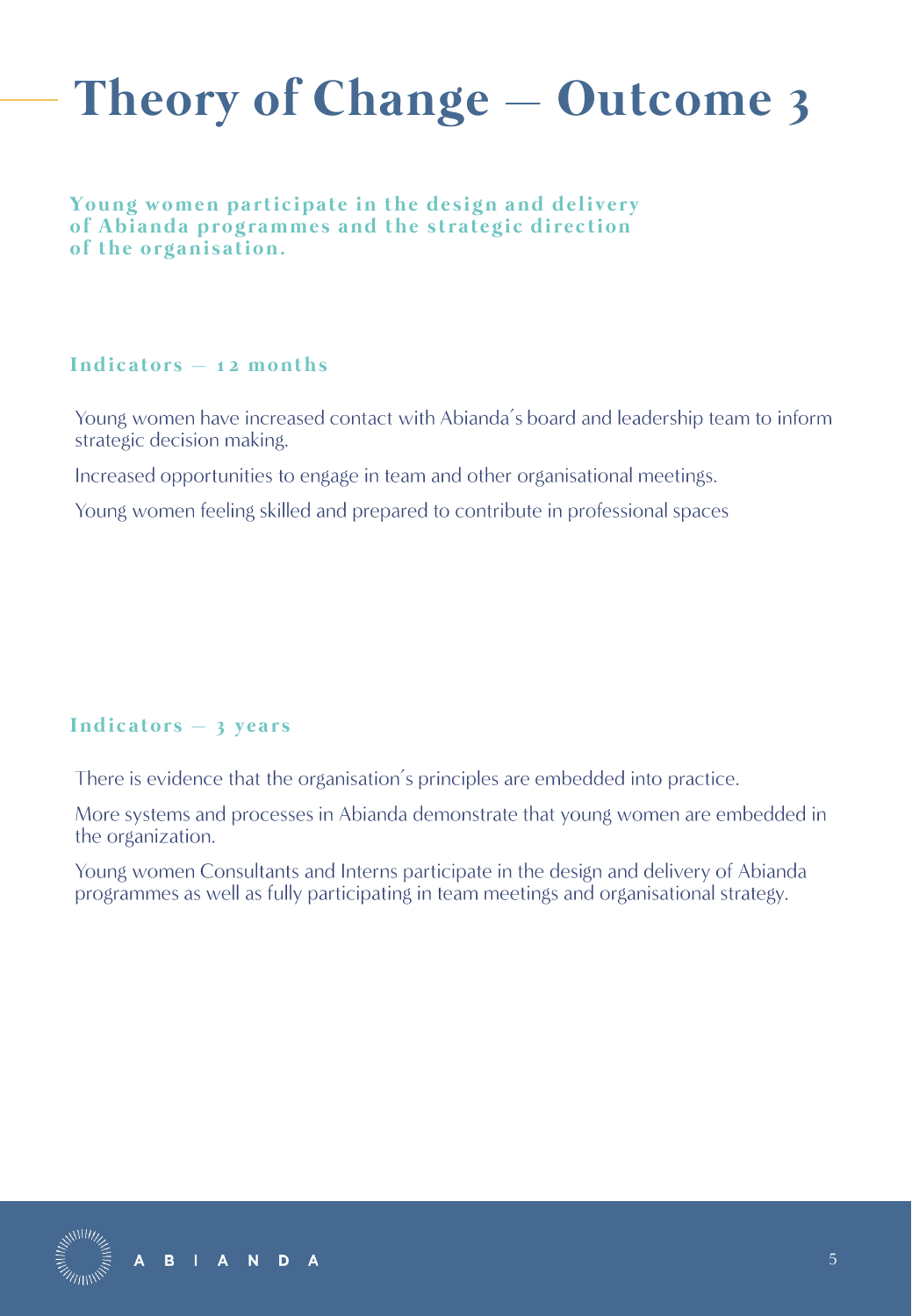**The Abianda team are skilled, supported and** energised to carry out their individual and collective role.

#### Indicators – 12 months

More staff feel happy and fulfilled in their job, with access to professional development opportunities.

All staff know how to contact the Board and SMT both formally and informally.

Staff feel able to voice how their supportive meetings are (or aren't) working for them

All new staff have a complete and comprehensive induction process.

Staff are confident of Abianda's systematic commitment to and focus on their wellbeing, and are confident to speak up when this isn't working for them.

Abianda has a comprehensive set of policies and procedures that focus on equality and wellbeing, and all staff know how to access them.

#### Indicators – 3 years

Staff feel able to grow in their role, including opportunities for further training, and flexible working to support training, professional development, external commitments, and wellbeing.

Staff feel able participate and voice options in organisational strategy planning meetings.

Abianda has a reduced staff turnover.

The Abianda team identify and understand where and how inequalities surface and how their own privilege and bias impact upon this. They increasingly challenge this internally and externally.